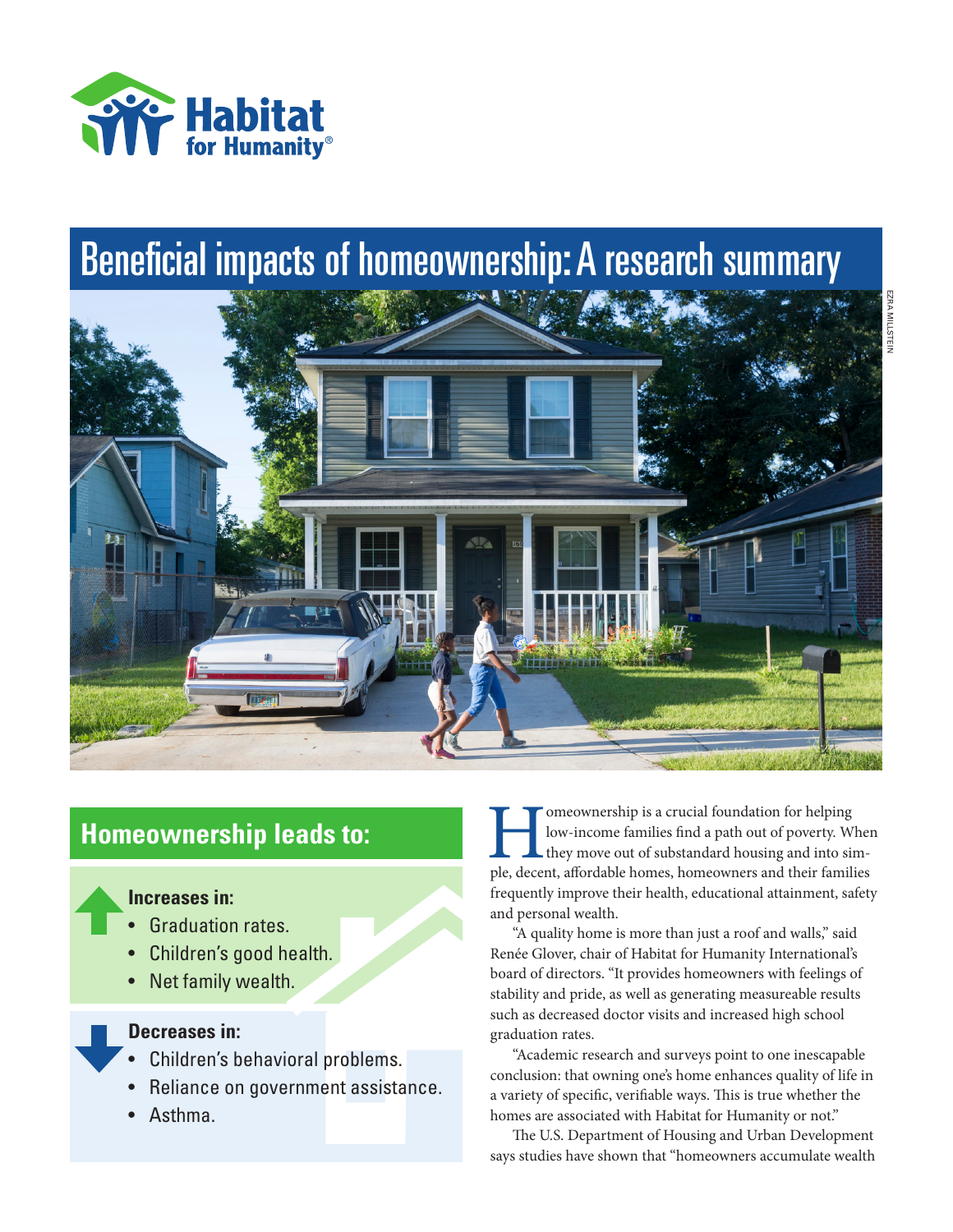as the investment in their homes grows, enjoy better living conditions, are often more involved in their communities, and have children who tend on average to do better in school and are less likely to become involved with crime."

The research is clear:

## **Homeownership leads to better health.**

- "A safe, decent, affordable home is like a vaccine," Dr. Megan Sandel of the Boston University School of Medicine testified to Congress in 2007. "It literally prevents disease. A safe home can prevent mental health and developmental problems, a decent home may prevent asthma or lead poisoning, and an affordable home can prevent stunted growth and unnecessary hospitalizations."
- Poor housing conditions contribute to asthma and other physical illnesses. Decent, affordable housing can help children with asthma address their health needs, according to a report by the Center for Housing Policy.
- A national survey of Habitat homeowners found that 74 percent said their families' overall health had improved since moving into their home.

#### **Homeownership leads to greater educational achievements.**

- Children of homeowners are significantly more likely to stay in school until age 17 than children of renters, especially in low-income households, according to a study in the Journal of Urban Economics.
- Children in homeowning families outperform children in renting families in both math and reading achievement tests, even when other factors are the same. These children will have fewer behavioral problems, higher educational attainment and greater future earnings, according to a study by an Ohio State University economist.
- A 2011 survey of U.S. Habitat homeowners by the University of Southern Indiana found that 57 percent of adults in the households were furthering their education.
- The graduation rate for children of homeowners is 19 percent higher than for renters, and they are twice as likely to acquire some postsecondary education, according to a study in a journal published by the Federal Reserve Bank of New York.

#### **Homeownership provides better security and safety.**

- A study of violent crime in New York City suburbs found that homeownership status significantly reduced a household's incidence of crime. Another study showed that homeowners have significantly less risk of being subject to a violent assault.
- According to a survey of more than 400 Habitat homeowners in Minnesota conducted by Wilder Research of St. Paul,



83 percent consider their children safer after the family's move into a Habitat home.

• A 2011 national survey of Habitat homeowners by the University of Southern Indiana found that 84 percent felt safe in their neighborhoods.

#### **Homeownership helps generate wealth building and a pathway out of poverty.**

- "For most buyers, homeownership leads to wealth creation," stated a report in the Journal of Housing Studies. "As home equity increases, some homeowners may decide that they have the financial resources to secure additional education for themselves or their children"
- "The median net wealth of low-income homeowners is dramatically higher than the median net wealth of low-income renters," according to a 2005 report by the Joint Center for Housing Studies.
- The Minnesota survey of Habitat homeowners found that 53 percent said they have more money since moving into their Habitat home; two-thirds are more confident about their ability to fund their children's college education; and almost 40 percent said they pay less in housing costs. Use of government assistance also declined notably.
- A 2014 study by the Federal Reserve Bank of Boston of homes with a student about to enter college found that a modest increase in home value for homeowners led to an increase in the child's earnings later in life, while an increase in a property's value for renters led to a decrease in the child's earnings.

The benefits of homeownership are indisputable. Since 1976, Habitat for Humanity has helped more than 1 million families worldwide with housing solutions leading to decent, affordable shelter. That represents about 5 million people. We will continue to work toward a world where everyone has a decent place to live, and where measurable improvements in health, education, security and wealth generation are enjoyed by more and more homeowners.